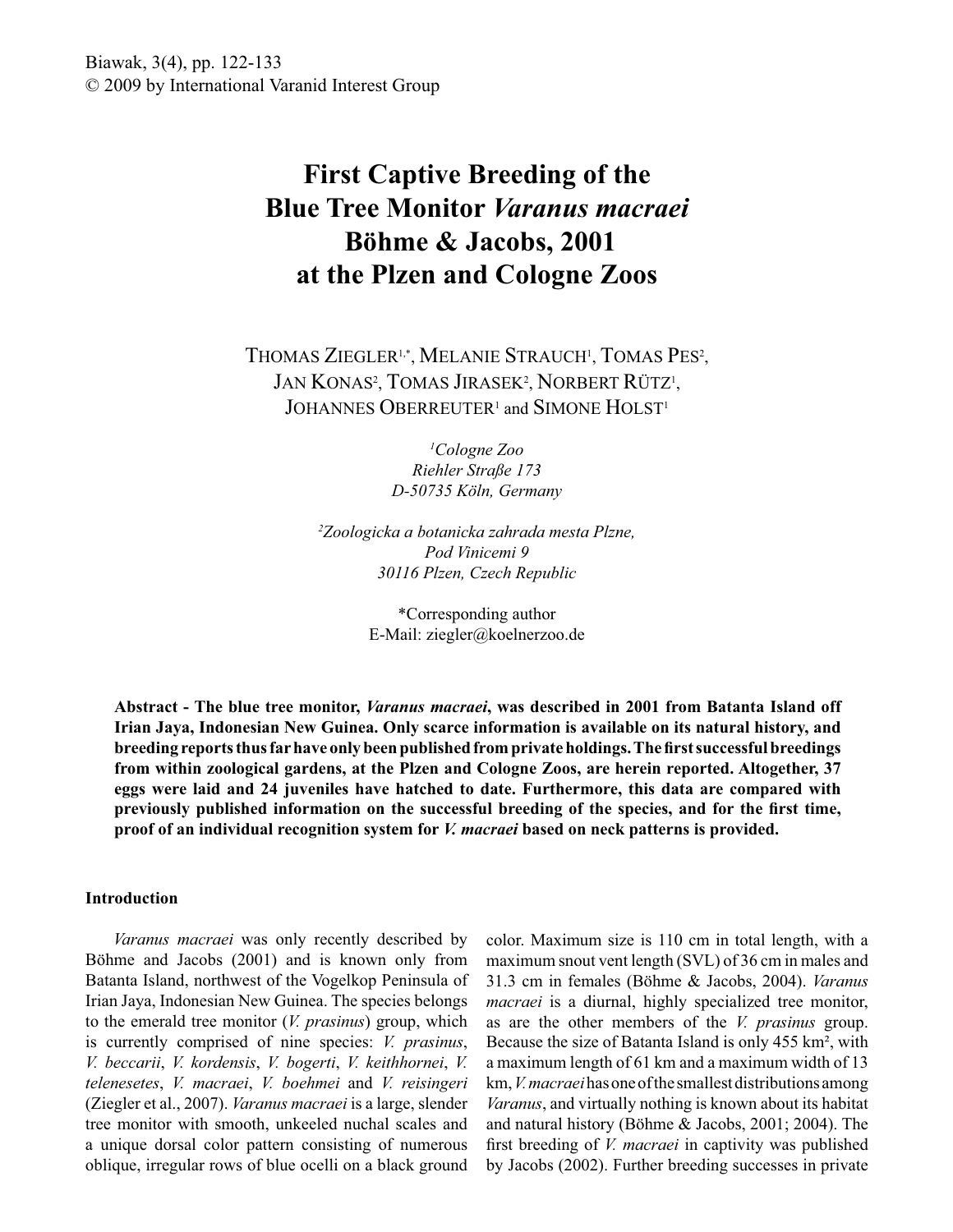facilities were subsequently published by Dedlmar (2007) and Moldovan (2008). Moreover, Mendyk (2007) reported on dizygotic twinning in *V. macraei* and Dedlmar (2008) on a two-headed hatchling. However, to our knowledge, there have been no documented zoo breedings of this rare and certainly endangered species. Thus, the first successful zoo breedings of *V. macraei*, at the Plzen and Cologne Zoos are herein reported.

#### **Breeding Pairs**

 On 21 January 2004, the Plzen Zoo received a subadult pair of *V. macraei*, which was sent from Jakarta and subsequently confiscated at Prague airport. In April 2009, the female specimen measured 300 mm SVL and 620 mm tail length (TL) (920 mm in total length), the male measured 330 mm SVL and 660 mm TL (990 mm in total length). Three years later, in January 2007, Cologne Zoo received a confiscated pair of adult *V. macraei* from the Wildtier- und Artenschutzstation e.V. Sachsenhagen in Germany. On 28 April 2009, the female specimen (Fig. 1) measured 275 mm SVL and 575 mm TL (850 mm in total length), the male measured 290 mm SVL and 640 mm TL (930 mm in total length).

 Both wild-caught pairs made up the unrelated breeding stocks of the Plzen and Cologne Zoos. Both

breeding pairs from Plzen and Cologne are undoubtedly members of the *V. prasinus* group and assignable to the species *macraei* due to their prehensile tails which are roundish in cross section, in combination with unkeeled, smooth neck scales, dorsal patterns consisting of transversal rows of blue ocelli, and tails bearing alternating blue and black bands (Ziegler et al., 2007).

## **Housing**

### *Cologne Zoo*

 The confiscated pair of *V. macraei* was placed together in a glass terrarium measuring 200 x 100 x 70 cm (L x W x H). The breeding pair was kept behind the scenes, inaccessible to the public. The enclosure was equipped with massive branches, cork tubes, and live plants (e.g., *Ficus* sp.) for climbing and hiding. The substrate consisted of pine bark. Light was provided by two fluorescent tubes (54 W) and two basking lamps (100 W) which also supplied ultraviolet light. Photoperiod was approximately 13:11 h (light:dark), however some lights were regularly turned off to simulate natural cloud cover, controlled by timers. Ambient temperatures of 29- 32 °C were provided by light sources with a maximum temperature up to 40 °C directly beneath the basking

Fig. 1. The confiscated wild-caught female *Varanus macraei* after one year at Cologne Zoo (12 Jan. 2008). Photograph by **Thomas Ziegler**

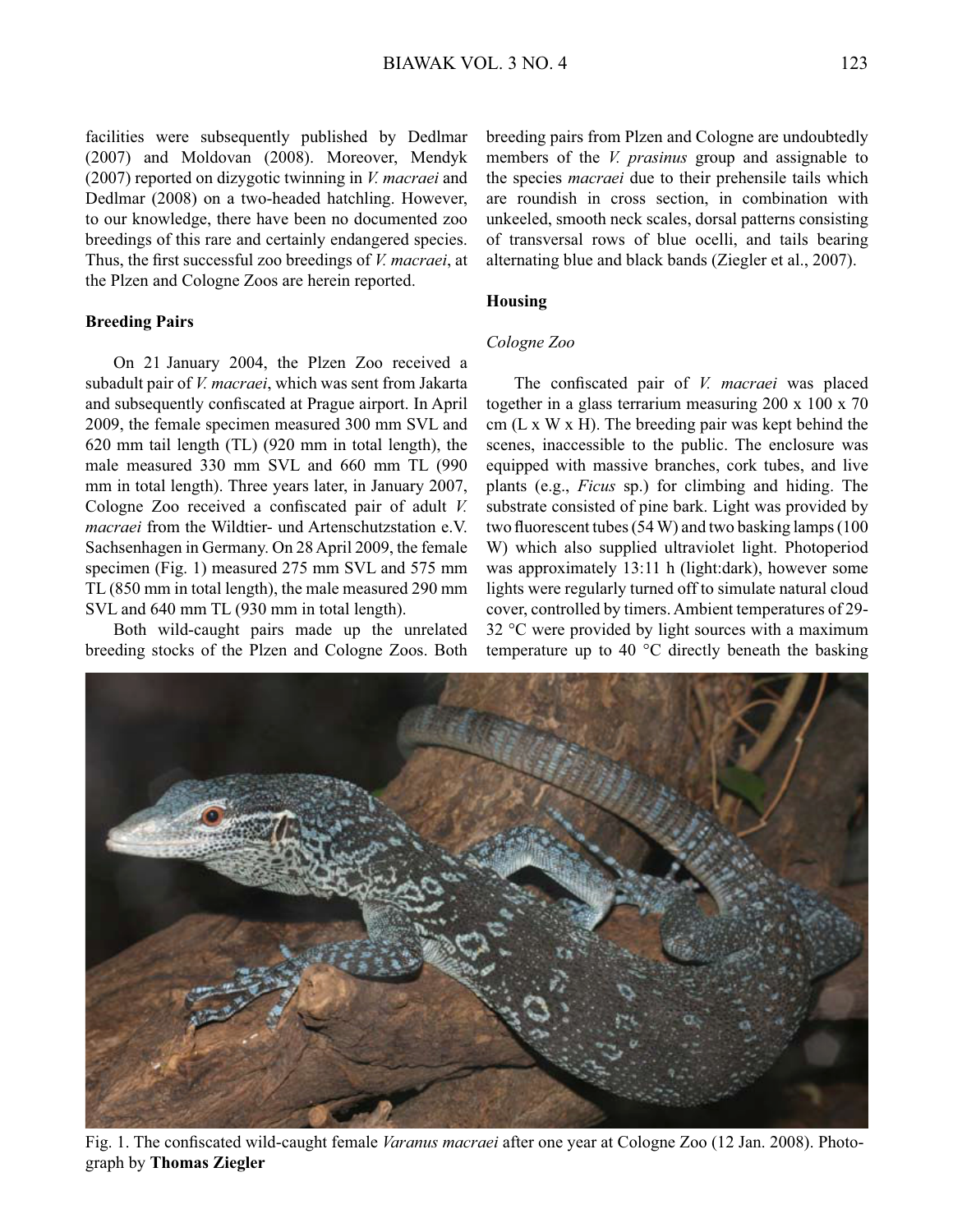lamps. A wooden nesting box was located in one corner of the enclosure and a clay nesting box was located in the middle of the rear of wall of the enclosure. The nesting boxes were accessible by a small hole and were filled with humid sphagnum moss, sand, and leaf litter at a ratio of 1:1:1, providing a beneficial microclimate due to the emerging compost heat. The enclosure further provided a water basin measuring 64 x 68 x 11 cm (L x W x H). Ambient humidity was around 70 % due to the water basin and daily misting.

 The pair was predominantly fed live insects such as locusts, dusted with calcium (CALC Mineral) and/or vitamin powder (Korvimin ZVT) up to five times a week. Dead baby mice were offered supplementally, as well as chopped-up day-old chicken and fish occasionally.

 The monitors were relatively shy and often disappeared when approached. Because of the particularly nervous behavior of the male early on in its captivity, it often collided with the glass panes of the enclosure and resulted in snout injuries and subsequent deformations.

#### *Plzen Zoo*

 The breeding pair was housed in a terrarium measuring  $100 \times 100 \times 150$  cm (L x W x H). The side and rear walls were constructed with wooden panels (OSB) and the front consisted of a glass door. Three round ventilation holes (10 cm in diameter) covered by wire mesh were situated under the door and an additional ventilation hole measuring 10 x 100 cm was located on the rear wall 20 cm down from the ceiling. The terrarium was equipped with plastic plants, two wooden shelves, and some branches. The walls and furniture could be used for climbing, allowing the entire space of the terrarium to be utilized. Wood chips were used as substrate. Light and heat was provided by a white fluorescent tube (18 W) measuring 60 cm in length, a Sera UV 5 light tube (18 W) and a T-Rex Active UV Heat (100 W), controlled by a thermostat and switched off at temperatures above 30°C. A water dish measuring 50 x 25 x 20 cm was used for water supply. Additionally, the terrarium was sprayed with water twice a day (in the morning and in the afternoon); thus ambient humidity ranged between 70 and 90%. A wooden box with one side made of glass was used for egg-laying. It measured 25 x 25 x 30 cm and was filled with a 5-6 cm deep layer of peat. The box provided an entrance hole (6 cm in diameter) situated 3 cm from the top and was mounted on the upper third of the enclosure's rear wall.

Animals were fed crickets twice a week and mice

twice a week. Occasionally, mice were replaced by 5- 6 locusts. Vitamins were initially supplemented with NUTRIMIX for poultry and eventually replaced by PLASTIN with Amino Rep F.

## **Mating and Gestation Period**

#### *Cologne Zoo*

 As an indication of the mating season (e.g., the female's receptivity) the female was observed approaching the male. During this time, the pair was often seen resting close to each other. Copulations were observed several times before deposition of the clutches. The time between observed copulations and egg depositions ranged from 25 to 35 days. Vertical copulatory positions as reported by Moldovan (2008) and photographed by Dedlmar (2007) could not be observed. Copulations always took place in a horizontal position on the cork tube; however, this may be reliant on the structure and general shape of the terrarium. Observed copulations lasted at least 5-6 min.

 Concordant with Dedlmar's (2007) statements, the female was observed frequenting basking sites with UV lights during gestation. During this time, the female was also restless and almost always in motion, which may be due to the increasing food demand. However, a few days before oviposition, the gravid female refused food. Digging or other physical cues indicating gestation or forthcoming oviposition, such as the swelling of the abdomen, were not observed.

#### *Plzen Zoo*

 After observing initial copulation attempts, keepers always limited their visits to the animals. Consequently, copulation was never observed. Approximately three weeks after perceived copulation attempts, the male was always separated from the female because of increasing aggression by the female. Two weeks after egg deposition, the female became less aggressive and the male was returned to the enclosure.

## **Egg Deposition and Incubation**

## *Cologne Zoo*

 Egg deposition by *V. macraei* occurred three times at Cologne Zoo. Six months after their confiscation, on 17 June 2007, the adult pair laid eggs for the first time, approximately four to five weeks after observed mating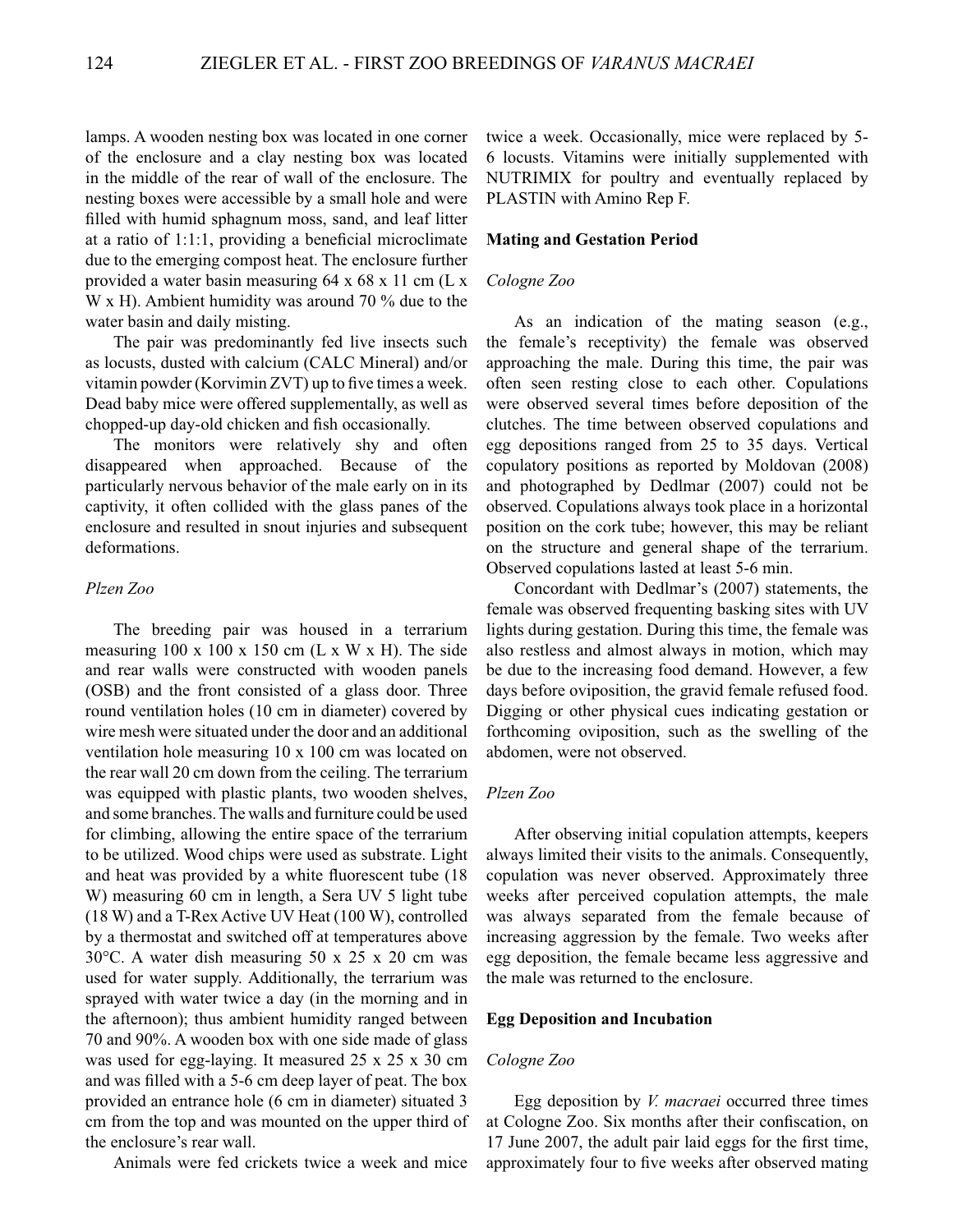behavior. In total, four eggs were laid in the wooden nesting box. Eggs were not buried, but deposited on top of the nesting substrate. For incubation, eggs were removed and carefully placed in plastic boxes which were half-filled with vermiculite and sand at a ratio of 2:1 as incubation substrate. Eggs were not turned, and were placed on the surface of the vermiculite. The plastic boxes measured 20-22.5 x 12-14 x 14 cm (L x W x H) and contained two eggs each. For incubation, the plastic boxes were placed inside a large medicinal incubator.

 The first clutch was incubated at a temperature of 29.3 $\degree$ C with a substrate humidity of 97  $\%$  (Table 1). From the four eggs, four juveniles hatched after 154- 158 (156±1.8) days of incubation between 17 and 21 November 2007. Several days before hatching, the egg shells showed a red marbling and denting, which disappeared shortly before the hatching process. Because one egg (egg no. 3 in Table 1) developed further dentations and a stronger red marbling than observed in both previously hatched eggs, it was decided to manually open it to ease the hatching process. Because the juvenile was in good condition, the fourth egg was not opened and hatched one day later on 21 November. Egg shells measured 42-50 x 23-25 mm after hatching. The hatching process began with longish slits made at the head end of the egg. The snout of the hatching juvenile protruded for some hours and hatching was usually completed within 24 h (Figs. 2-4).

 Nearly eight months after deposition of the first clutch, the same pair laid eggs again on 5 February 2008. Four eggs were immediately found, and remains of a fifth egg were found in faeces in the enclosure several days later. Although egg deposition and incubation did not change, three of the four incubated eggs were disposed of after 2-3 weeks because they did not show signs of development and began to decay. The remaining egg hatched on 13 July 2008 after 160 days of incubation.

 A third clutch was laid by the confiscated wildcaught female in March 2009, but this time the father was an approximately two year old male offspring of the wild-caught breeding pair at the Plzen Zoo. This farcalmer male replaced the aforementioned wild caught male at Cologne Zoo in February 2009. Three eggs were laid on 20 March 2009, approximately 39 days after the pair was introduced and 25 days after copulation had been observed. Two eggs measuring 45-46 x 18-19 mm were found in a cork tube that provided relatively humid conditions due to increased misting at that time. The third egg must have been eaten again by one of the parents, because the shell was found in faeces inside the terrarium. The remaining two eggs did not show signs of development and began to decay.

## *Plzen Zoo*

At the Plzen Zoo, six clutches of *V. macraei* eggs

Table 1. Egg incubation for *V. macraei* at Cologne Zoo. Egg shells were measured after hatching; \* artificial hatching (egg was opened); \*\* measured 5 days after egg deposition.

| $N^{\circ}$    | Egg        | Clutch         | Egg Shell            | Incubation           | Substrate | Hatching   | <b>Incubation Period</b> |
|----------------|------------|----------------|----------------------|----------------------|-----------|------------|--------------------------|
|                | Deposition | Size           | Size                 | Temperature Humidity |           | (date)     |                          |
|                | (date)     | (eggs)         | (mm)                 | $\rm ^{\circ}C$      |           |            |                          |
|                |            |                |                      |                      |           |            |                          |
| 1              | 17 Jun 07  | $\overline{4}$ | 49 x 23              | 29.3                 | 97%       | 17 Nov 07  | 154                      |
| $\overline{2}$ | 17 Jun 07  | $\overline{4}$ | 50 x 23              | 29.3                 | 97%       | 18 Nov 07  | 155                      |
| 3              | 17 Jun 07  | $\overline{4}$ | 42 x 25              | 29.3                 | 97%       | 20 Nov 07* | 157                      |
| $\overline{4}$ | 17 Jun 07  | $\overline{4}$ | 48 x 25              | 29.3                 | 97%       | 21 Nov 07  | 158                      |
| 5              | 5 Feb 08   | 5              | 48-50 x 19-21        | 29.3                 | 97%       | 13 Jul 08  | 160                      |
| 6              | 5 Feb 08   | 5              | $48-50 \times 19-21$ | 29.3                 | 97%       | Dead       |                          |
| 7              | 5 Feb 08   | 5              | $48-50 \times 19-21$ | 29.3                 | 97%       | Dead       |                          |
| 8              | 5 Feb 08   | 5              | 48-50 x 19-21        | 29.3                 | 97%       | Dead       |                          |
| 9              | 20 Mar 09  | 3              | $46 \times 18**$     | 29.3                 | 97%       | Dead       |                          |
| 10             | 20 Mar 09  | $\overline{3}$ | $45 \times 19**$     | 29.3                 | 97%       | Dead       |                          |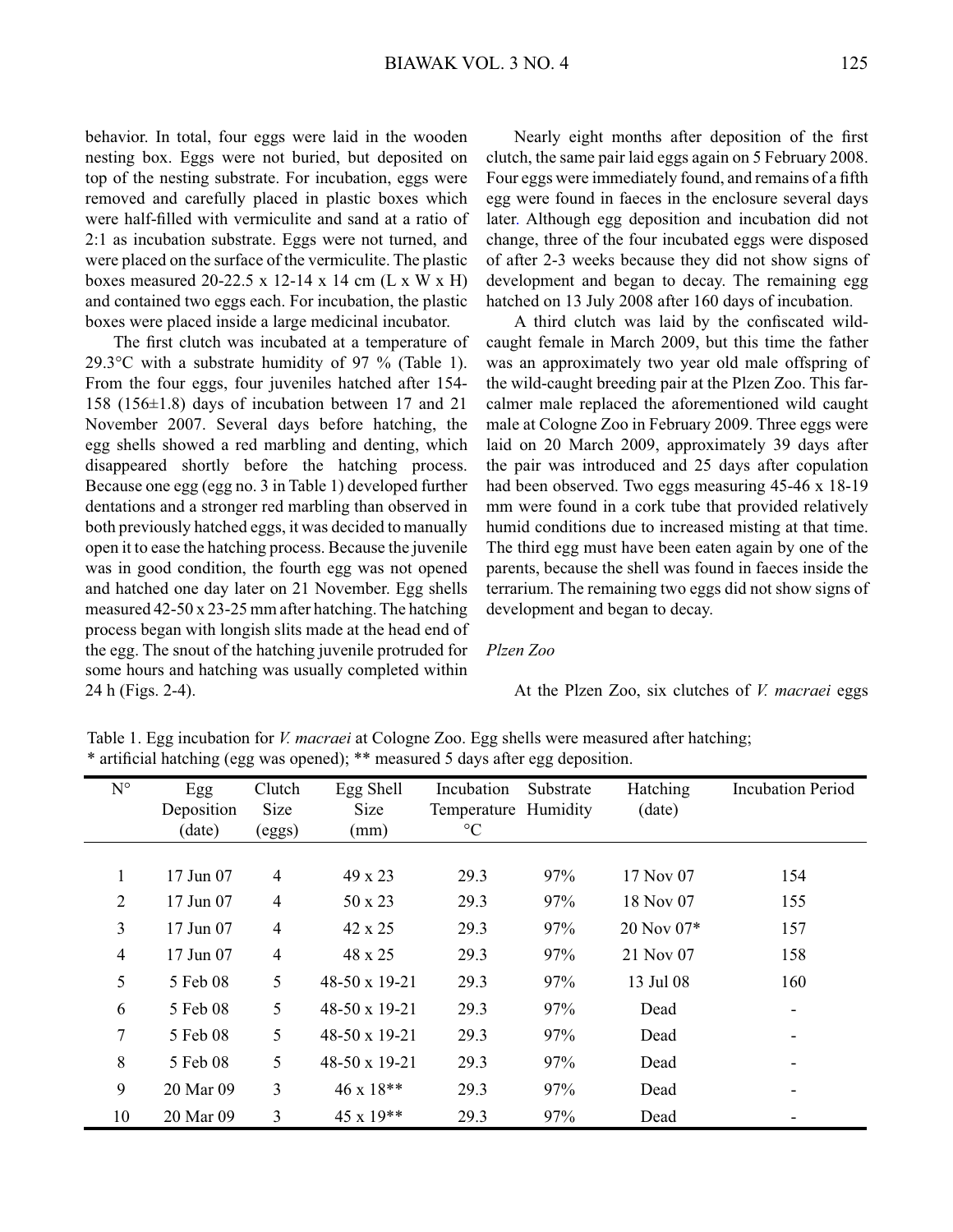

Fig. 2. At early hatching stage, only the snout of the juvenile *V. macraei* is protruding (16 Nov. 2007). Photograph by **Thomas Ziegler**



Fig. 3. Hatching *V. macraei* (16 Nov. 2007). Photograph by **Thomas Ziegler**



Fig. 4. The juvenile *V. macraei* depicted in Figs. 2-3 upon hatching (17 Nov. 2007); the prehensile tail of the first hatchling in the Cologne Zoo is already well discernible. Photograph by **Thomas Ziegler**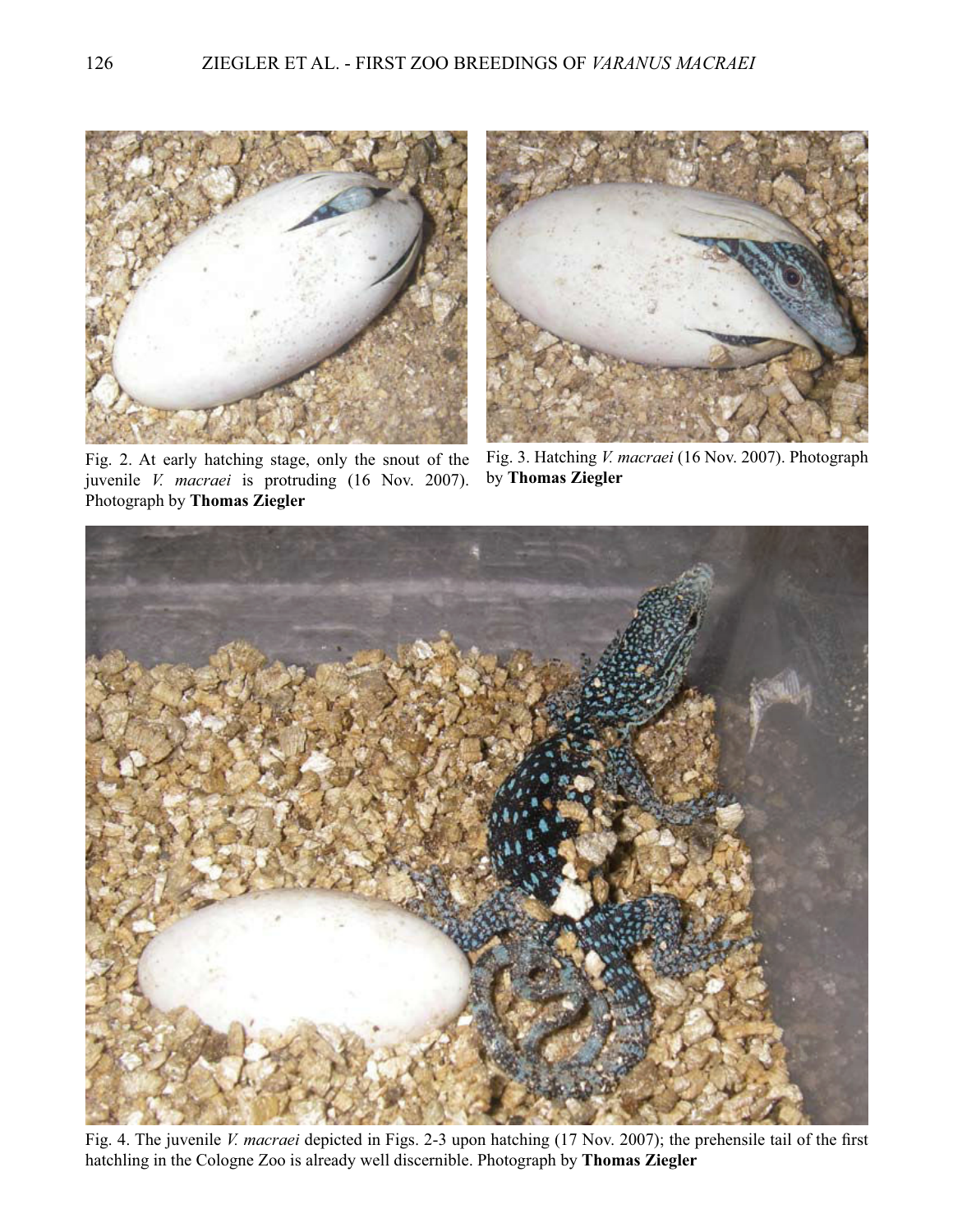have been laid within a two year period. The eggs of the first clutch laid on 15 June 2006 were measured and their sizes ranged between 50-55 mm (52.5±2.4) in length and  $14-18$  g  $(15.3\pm1.9)$  in weight.

 All eggs laid up until now have been incubated in plastic boxes filled with moist vermiculite in a Jäger FB 80 incubator. Incubation temperatures ranging from below 28 °C to 31 °C were tested with different clutches and failed to demonstrate any correlation between temperature and sex of hatchlings (for details see Table 2). Both sexes hatched at low and high temperatures. At temperatures below 28 °C all embryos died. Because of these attempts, eggs are currently incubated at 29 °C.

 Sexes of monitor lizards were determined through a combination of probing and palpation, and observation of noticeable sexual dimorphism (head size, tail base swelling). Sometimes, captured males spontaneously everted hemipenes which was used as evidence for male sex, and during some health assessments, radiography was used to check for genital mineralizations (visible in males due to mineralized hemibacula; not visible in females due to unmineralized hemibaubella; see, e.g., Ziegler and Böhme 1996, 1997). Males were usually recognized at a rate of 100%; sexing of females became reliable at an age of about one year (then, head shape and tail base swelling proved to be distinct indicators

**Rütz**

of sex). Another indicator of sex was behavior, with females more submissive and nervous than males.

### **Development**

## *Cologne Zoo*

 The four juveniles from the first clutch had SVL of ca. 90 mm, and TL of 130-140 mm. Their weights two days after hatching were 10-11 g. Since the artificiallyhatched juvenile was weighed with its remaining egg yolk, its weight was 14 g. Hatchlings from the first clutch were housed together for approximately two months in a glass terrarium measuring 60 x 85 x 60 cm (L x W x H). They were subsequently moved to individual enclosures as a result of increasing differences in size. The juvenile from the second clutch was solely kept in an exhibit measuring  $50 \times 80 \times 60$  cm (L x W x H) since hatching. All enclosures provided conditions similar to the enclosure of the breeding pair. Hatchlings began feeding on small migratory locusts within a few days after hatching. Further hatchling husbandry took place without complications. However, it is interesting to note that the juveniles developed different food preferences, e.g., for mice or locusts. Of the four hatchlings from the first clutch of *V. macraei*, one was unfortunately stolen

Fig. 5. Two hatchlings from the first *V. macraei* clutch at Cologne Zoo (20 Nov. 2007). Photograph by **Norbert**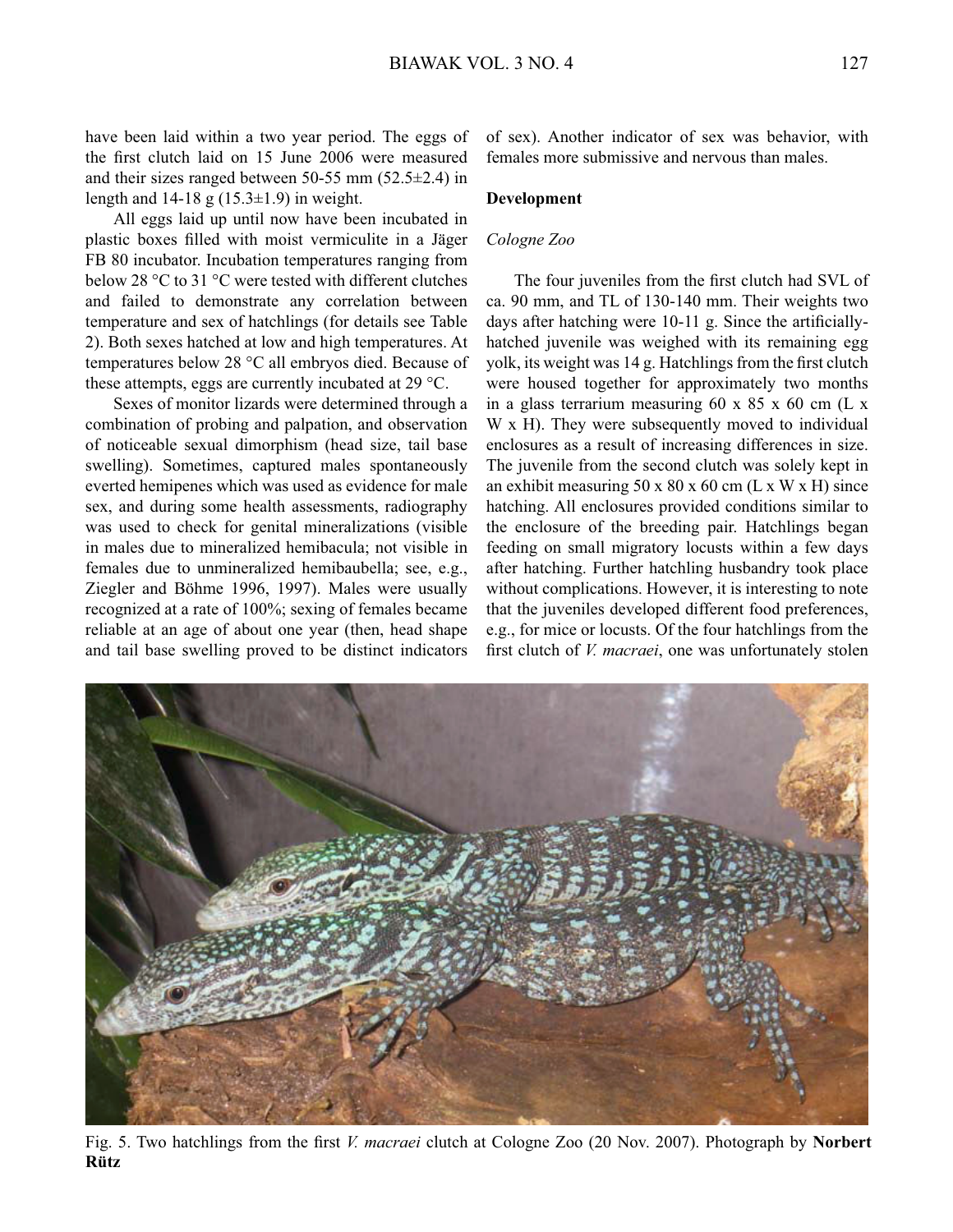| $\mathbf{N}^{\circ}$ | <b>Egg Deposition</b><br>(date) | Clutch Size<br>(eggs)    | Incubation<br>Temperature<br>$^{\circ}{\rm C}$ | Hatching<br>(date) | Incubation<br>Period | Sex     |
|----------------------|---------------------------------|--------------------------|------------------------------------------------|--------------------|----------------------|---------|
| $\mathbf{1}$         | 15 Jun 06                       | $\overline{4}$           | 30                                             | 15 Nov 06          | 153                  |         |
| $\overline{2}$       | 15 Jun 06                       | $\overline{4}$           | 30                                             | 18 Nov 06          | 156                  | $1.0\,$ |
| $\mathfrak{Z}$       | 2 Dec 06                        | $\overline{\mathcal{A}}$ | 31                                             | 1 May 07           | 150                  | 0.1     |
| $\overline{4}$       | 2 Dec 06                        | $\overline{\mathcal{A}}$ | 31                                             | 3 May 07           | 152                  | $1.0\,$ |
| 5                    | 2 Dec 06                        | $\overline{\mathcal{A}}$ | 31                                             | 5 May 07           | 154                  | $1.0\,$ |
| 6                    | 2 Dec 06                        | $\overline{\mathcal{A}}$ | 31                                             | 5 May 07           | 154                  |         |
| $\boldsymbol{7}$     | 1 Apr 07                        | $\overline{\mathcal{A}}$ | 29                                             | 30 Sept 07         | 183                  | 0.1     |
| $8\,$                | 1 Apr 07                        | $\overline{\mathcal{A}}$ | 29                                             | 29 Sept 07         | 182                  |         |
| $\mathbf{9}$         | 1 Apr 07                        | $\overline{4}$           | 28.5                                           | 11 Dec 07          | 194                  | 0.1     |
| 10                   | 1 Apr 07                        | $\overline{\mathcal{A}}$ | 28.5                                           | 16 Oct 07          | 199                  |         |
| 11                   | 29 Jul 07                       | $\overline{4}$           | 29.5                                           | 12 Jan 08          | 167                  | 0.1     |
| 12                   | 29 Jul 07                       | $\overline{4}$           | 29.5                                           | 20 Jan 08          | 175                  | 1.0     |
| 13                   | 1 Nov 07                        | $\mathfrak s$            | 29.5                                           | 10 Apr 08          | 162                  | 0.1     |
| 14                   | 1 Nov 07                        | 5                        | 29.5                                           | 11 Apr 08          | 163                  | 0.1     |
| 15                   | 1 Nov 07                        | 5                        | 28.5                                           | 18 Apr 08          | 170                  | $1.0\,$ |
| 16                   | 1 Nov 07                        | 5                        | 28.5                                           | 19 Apr 08          | 171                  | 1.0     |
| 17                   | 22 May 08                       | $\overline{4}$           | 29.5                                           | 10 Nov 08          | 173                  |         |
| 18                   | 22 May 08                       | $\overline{4}$           | 29.5                                           | 14 Nov 08          | 177                  |         |
| 19                   | 22 May 08                       | $\overline{4}$           | 29.5                                           | 15 Nov 08          | 178                  |         |

Table 2. Egg incubation for *V. macraei* and sexes of hatchlings at the Plzen Zoo.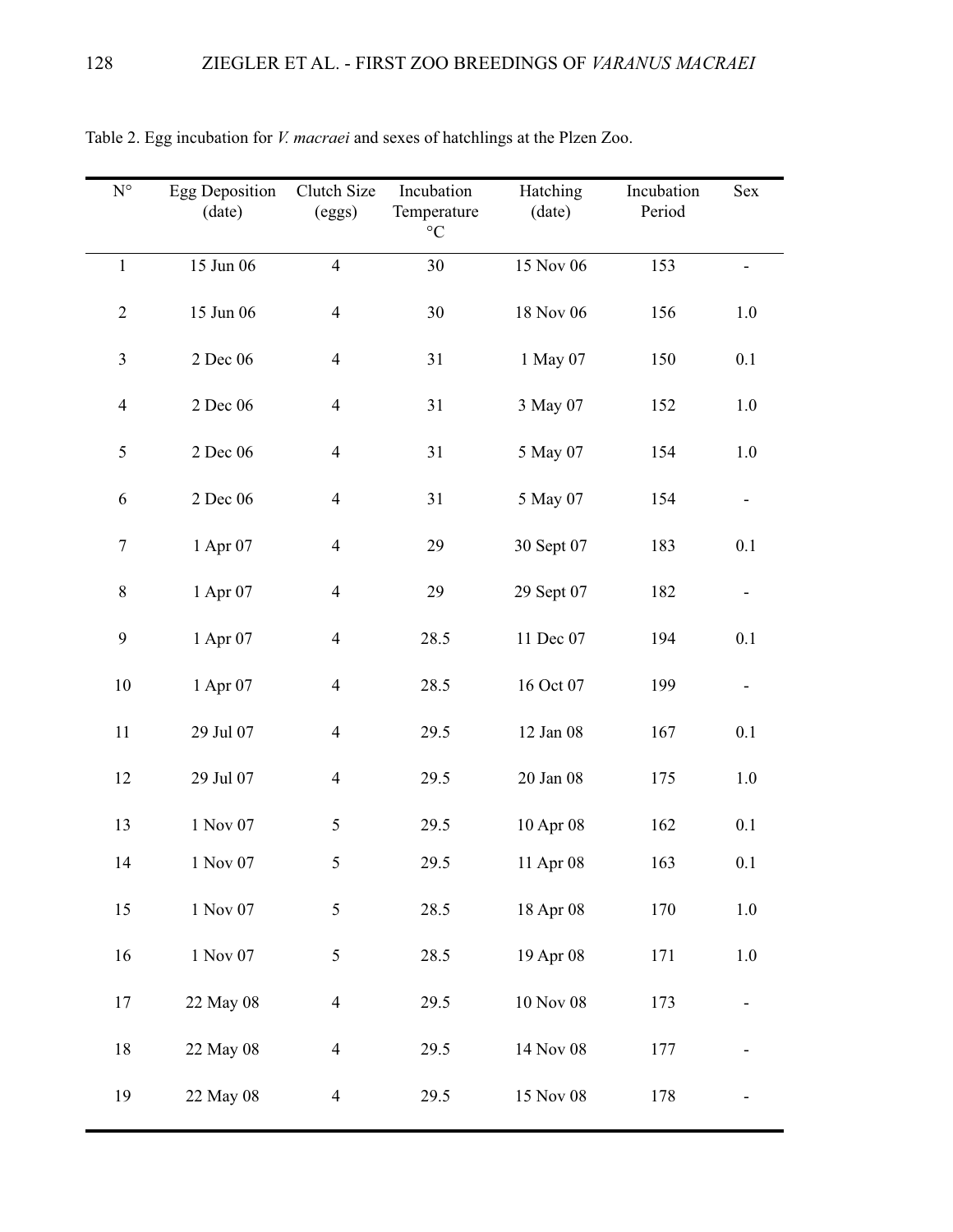

Fig. 6. Weight increases of *V. macraei* hatchlings during the first 5 months from the second clutch laid at the Plzen Zoo (eggs N° 3-5).

| Table 3. Previously published data on the successful breeding of <i>V. macraei</i> in private facilities, after Jacobs (2002), |  |
|--------------------------------------------------------------------------------------------------------------------------------|--|
| Dedlmar (2007) and Moldovan (2008). Mean $\pm$ standard deviation are given in parentheses.                                    |  |

|                             | Jacobs $(2002)$                      | Dedlmar (2007)                       | Moldovan (2008)   |
|-----------------------------|--------------------------------------|--------------------------------------|-------------------|
| Number of Clutches          |                                      | 5                                    |                   |
| Number of Eggs (per clutch) | 4                                    | $2 - 4$                              | 7                 |
|                             |                                      | $(2.8 \pm 0.8)$                      |                   |
| Number of Eggs (total)      | $\overline{4}$                       | 14                                   | $\overline{7}$    |
| Egg Size (mm)               | 43-45 x 20-21                        | 47.1-52.5 x 20.3-22.3                |                   |
|                             | $(43.7 \pm 1.2 \times 20.7 \pm 0.6)$ | $(48.9 \pm 1.6 \times 22.0 \pm 0.5)$ |                   |
| Egg Weight $(g)$            | $9.0 - 10.0$                         |                                      |                   |
|                             | $(9.3 \pm 0.6)$                      |                                      |                   |
| Incubation Temperature °C   | 29.0-30.0                            | 28.5                                 | 28.5              |
| <b>Incubation Period</b>    | 159                                  | 206-240                              | 169-177           |
|                             |                                      | $(218.1 \pm 15.0)$                   | $(173.2 \pm 3.0)$ |
| Number of Hatchlings        | $\overline{2}$                       | 7                                    | 5                 |
| Snout to Vent Length (mm)   | 95-100                               |                                      | 88-91             |
|                             | $(97.5 \pm 3.5)$                     |                                      | $(89.2 \pm 1.3)$  |
| Tail Length (mm)            | 140-150                              |                                      | 125-130           |
|                             | $(145.0 \pm 7.1)$                    |                                      | $(127,6 \pm 1,8)$ |
| Total Length (mm)           | 235-250                              | 239-264                              | 213-221           |
|                             | $(242.5 \pm 10.6)$                   | $(250.0 \pm 10.0)$                   | $(216.8 \pm 3.0)$ |
| Weight $(g)$                | $12.0 - 13.0$                        | 11.9-14.3                            | $11.0 - 12.0$     |
|                             | $(12.5 \pm 0.7)$                     | $(12.7 \pm 1.0)$                     | $(11.4\pm0.5)$    |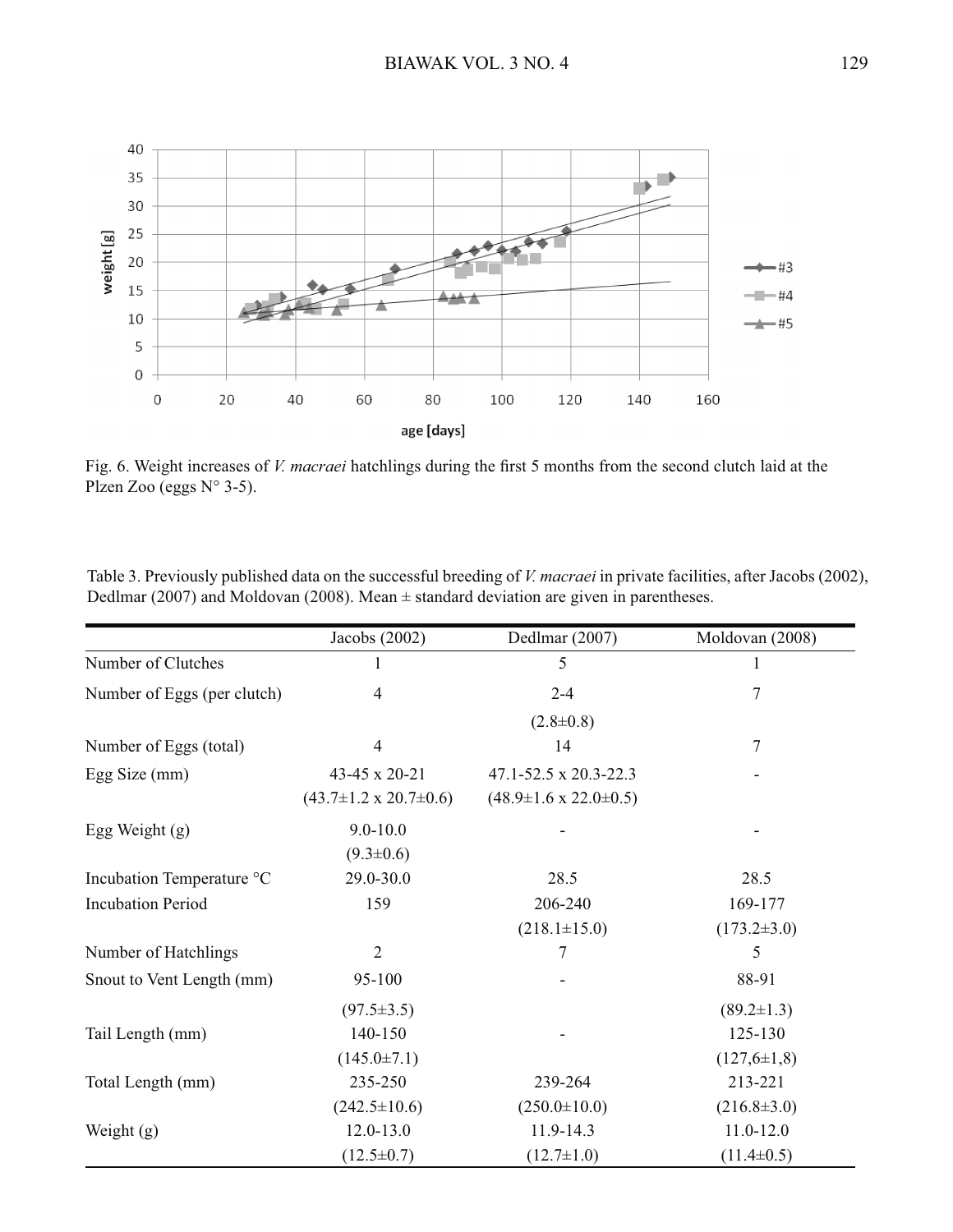(see below), one was exchanged with Plzen Zoo, and two remain at Cologne Zoo (Fig. 5). On 28 April 2009, they measured 230-240 mm SVL, 435-455 mm TL, 665-695 mm in total length and their weights were 170-180 g. The specimen exchanged with Plzen measured 240 mm SVL, 470 mm TL, 710 mm in total length, and weighed 151 g in May 2009.

#### *Plzen Zoo*

 Juveniles primarily weighed between 13 and 15 g shortly after hatching. The two hatchlings of the first clutch which hatched on 15 and 18 November 2006 weighed 13 and 15 g respectively on 28 November. On 2 January 2007, their weight was 10 and 20 g. The declining weight of the first hatchling indicated its forthcoming death. The other juvenile was later transferred to Cologne Zoo. Weight increases of viable hatchlings from the second clutch (egg nos. 3-5) were measured during the first 5 months of life (Figure 6).

 Hatchlings were kept in separate terrariums. Later, juveniles from the same clutch were placed together in groups. They were housed in glass terrariums measuring 125 x 80 x 55 cm  $(L \times W \times H)$ . The terrariums were situated in a quiet location above the keepers' heads because young hatchlings proved to be stress-sensitive. Stress might lead to food refusal and weight decrease below 9 g, which seems to be lethal.

## **Comparisons with Breeding Successes in Private Facilities**

 In captivity, clutches of *V. macraei* may range in size from 2-7 eggs with a mean of 3.9±1.2 eggs per clutch (see Tables 1-3). Up to four clutches may be laid throughout the year (Mendyk, 2007). The shortest interval between subsequent clutches of the same breeding pair was 95 days, as was documented at the Plzen Zoo. However, most of the clutches (64.7%) were deposited during European winter time, from October to March. This may be due to the reduced amounts of rainfall experienced during this time of year in the natural habitat of *V. macraei*, as was documented by Moldovan (2008) for Sorong, Bird-head Peninsula. Copulations were observed from November until May, but most frequently from November until January. According to observations and data from the literature, the period between copulation and egg deposition takes about five to seven weeks. Egg size varied from 43 to 55 mm in length and 20 to 22.3 mm in width (Tables 1 and 3). In captivity, incubation

Table 4. Incubation period and hatchling size/weight of *V. macraei* in relation to incubation temperature. After own data (successful breeding at Cologne and Plzen Zoos) and data provided by Jacobs (2002), Dedlmar (2007) and Moldovan (2008); mean  $\pm$  standard deviation are given in parentheses; 1 one of five hatchlings was weighted with egg yolk; 2 measured 4-7 days after hatching; 3 measured 25-29 days after hatching.

| Incubation<br>Temperature °C | Number of Eggs | Incubation<br>Period | $SVL$ (mm)       | $TL$ (mm)         | TTL (mm)           | Weight $(g)$        |
|------------------------------|----------------|----------------------|------------------|-------------------|--------------------|---------------------|
| 28.5                         | 16             | 169-240              | 88-91            | 125-130           | 213-264            | $11.0 - 14.3$       |
|                              |                | $(195.4 \pm 24.1)$   | $(89.2 \pm 1.2)$ | $(127.6 \pm 1.8)$ | $(236.2 \pm 18.7)$ | $(12.2 \pm 1.1)$    |
| 29                           | $\overline{2}$ | 182-183              |                  |                   |                    |                     |
|                              |                | $(182.5 \pm 0.7)$    |                  |                   |                    |                     |
| 29.3                         | 5              | 154-158              | 90               | 130-140           | 220-230            | $10.0 - 14.0$       |
|                              |                | $(156.8 \pm 2.4)$    |                  | $(135.5 \pm 7.1)$ | $(225.5 \pm 7.1)$  | $(11.25 \pm 1.9)^1$ |
| 29.5                         | 7              | 162-178              |                  |                   |                    |                     |
|                              |                | $(170.7\pm 6.7)$     |                  |                   |                    |                     |
| 29-30                        | $\overline{2}$ | 159                  | 95-100           | 140-150           | 235-250            | $12.0 - 13.0$       |
|                              |                |                      | $(97.5 \pm 3.5)$ | $(145 \pm 7.1)$   | $(242.5 \pm 10.6)$ | $(12.5 \pm 0.7)$    |
| 30                           | $\overline{2}$ | 153-156              |                  |                   |                    | 13.0-15.0           |
|                              |                | $(154.5 \pm 2.1)$    |                  |                   |                    | $(14.0 \pm 1.4)^2$  |
| 31                           | $\overline{4}$ | 150-154              |                  |                   |                    | 11.2-12.4           |
|                              |                | $(152.5 \pm 1.9)$    |                  |                   |                    | $(11.8 \pm 0.6)^3$  |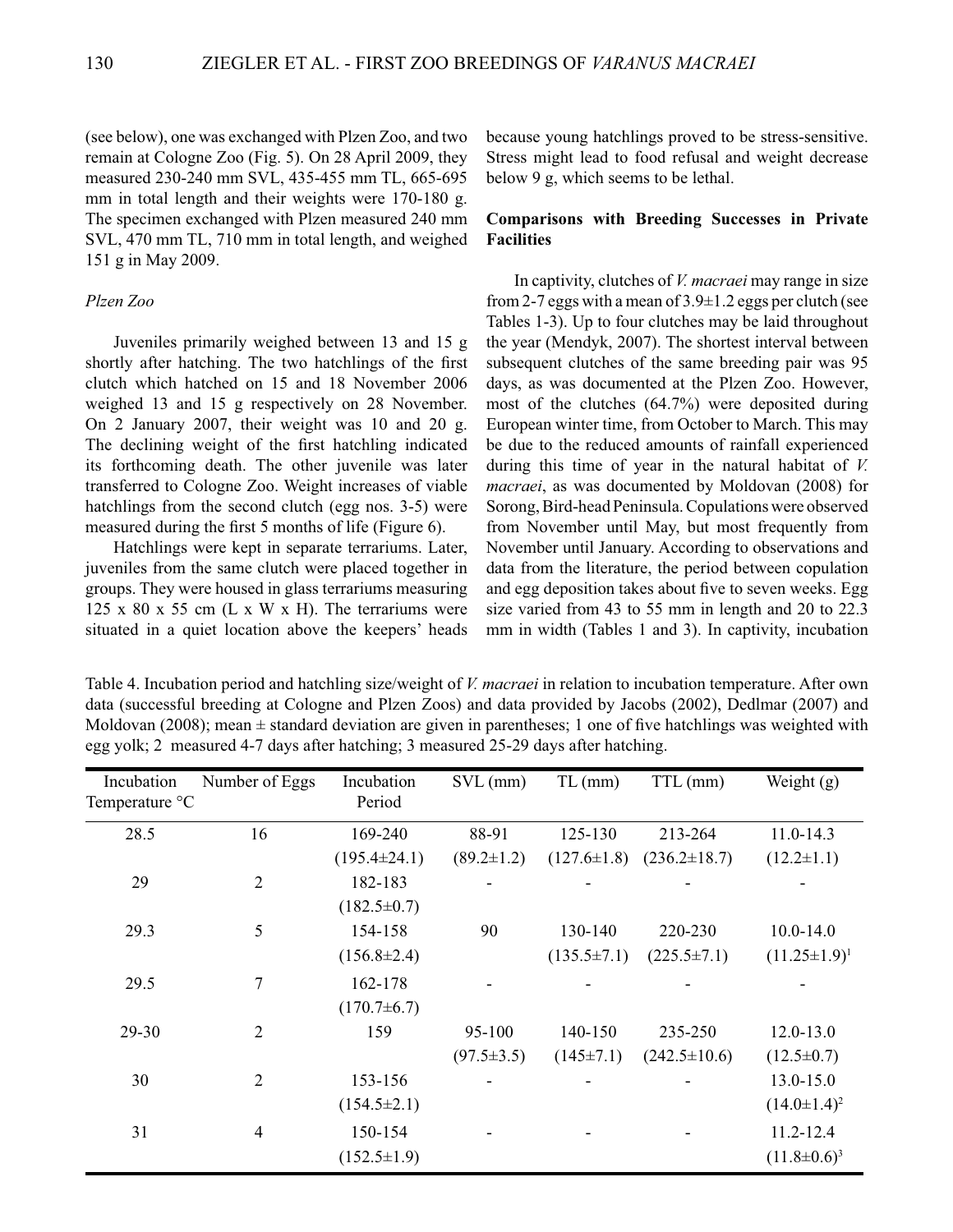

## **Plot of Means**

Fig. 7. Mean and standard deviation of incubation period for *V. macraei* in relation to incubation temperature; after own data (successful breeding at Cologne and Plzen Zoos) and data from Jacobs (2002), Dedlmar (2007) and Moldovan (2008).

temperatures varied from 28.5 to 31  $^{\circ}$ C, with 28.5  $^{\circ}$ C representing the most frequently used temperature for incubation. More than half of the incubated eggs of *V. macraei* (67%) hatched in all facilities independent of the incubation temperature. Most of the eggs which did not hatch proved to be infertile (21%). Incubation times ranged between 150 and 240 days, depending on the incubation climate. The incubation period generally declined with increasing incubation temperatures (Fig. 7, Table 4). Hatchlings measured 88 to 100 mm in SVL and 125 to 150 mm in TL (213 to 264 mm in total length). Eggs that were incubated at higher temperatures led to lower incubation periods and usually produced larger hatchlings (see Table 4). This trend suggests that higher incubation temperatures are more beneficial to the development of *V. macraei* clutches; however, this needs to be confirmed by further research. Sexual maturity seems to be reached by the age of about two years, as was shown by the male offspring from the Plzen Zoo which successfully copulated with the wildcaught female kept at Cologne Zoo. The age of this male was 26 months at the time of successful copulation and

it measured 320 mm in SVL and 645 mm in TL at that time. The sexual maturity of *V. prasinus* is also reached at an age of about two years (Greene, 2004).

### **Individual Recognition**

 In 2008, one of the hatchlings from the first clutch of *V. macraei* at Cologne Zoo was stolen from an exhibit accessible to the public. Because the juvenile specimen was not yet microchipped, this gave reason to study a possible individual recognition system for this species. Photographs from all hatchlings were evaluated and compared with the grown-up specimens. For every specimen, a characteristic neck pattern was detected which allowed for proper identification even after about 1.5 years, as discernible by Fig. 8. Although the borders of individual dark neck patterns may slightly change or become intermixed by lighter scales over the years, it still allows for an individual's identification. Thus, as an alternative method for recognizing individual specimens, it is recommended to photographically document the pattern on both sides of the neck. The characteristic neck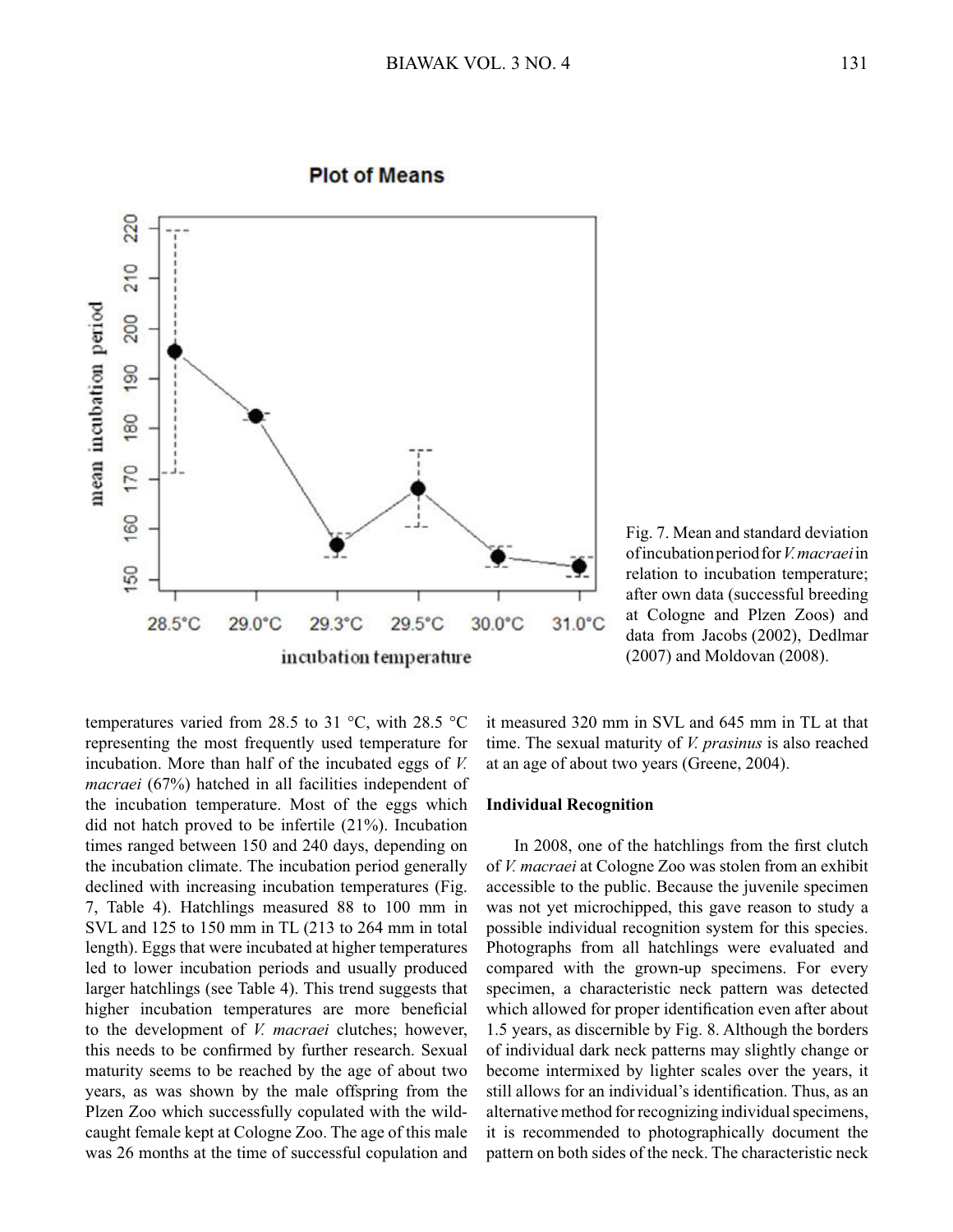

Fig. 8. The neck pattern of *V. macraei* may serve for the recognition of individuals as is shown here for the specimen depicted on the top of Fig. 5; above: immediately after hatching (20 Nov. 2007, photograph by **Norbert Rütz**), and below: 16 months later (27 March 2009, photograph by **Thomas Ziegler**).

pattern (left side) of the stolen specimen, consisting of three dark ball-like structures at the lower neck, is well discernible from a figure published in Ziegler (2008: 10) and in the November issue (Vol. 2, No. 4:148) of this journal (available at http://varanidae.org/Vol2\_No4. pdf).

**Acknowledgements**- Many thanks are due to Florian Brandes from the Wildtier- und Artenschutzstation e. V. Sachsenhagen in Germany, who made the breeding pair available to the Cologne Zoo and thus provided the basis for the subsequent breeding success. Cologne Zoo staff is also thankful to Lieselotte Schulz (secretary Aquarium) for thoroughly keeping records. Finally we thank Robert W. Mendyk (New York) for kindly commenting on a previous version of the manuscript.

## **References**

- Böhme, W. and H.J. Jacobs. 2001. *Varanus macraei* sp.n., eine neue Waranart der *V. prasinus* Gruppe aus West Irian, Indonesien. Herpetofauna 23: 5–10.
- Böhme. W. and H.J. Jacobs. 2004. *Varanus macraei*. In E.R. Pianka, D.R. King and R.A. King, Varanoid lizards of the world, pp. 212–214. Indiana University Press, Bloomington, Indiana.
- Dedlmar, A. 2007. Haltung, Pflege und Nachzucht von *Varanus macraei*. Reptilia 63 12(1): 39–41.
- Dedlmar, A. 2008. Eine kleine Sensation. Reptilia 13(1): 8.
- Greene, H.W. 2004. *Varanus prasinus*. In E.R. Pianka, D.R. King and R.A. King, Varanoid lizards of the world, pp. 225–229. Indiana University Press, Bloomington, Indiana.